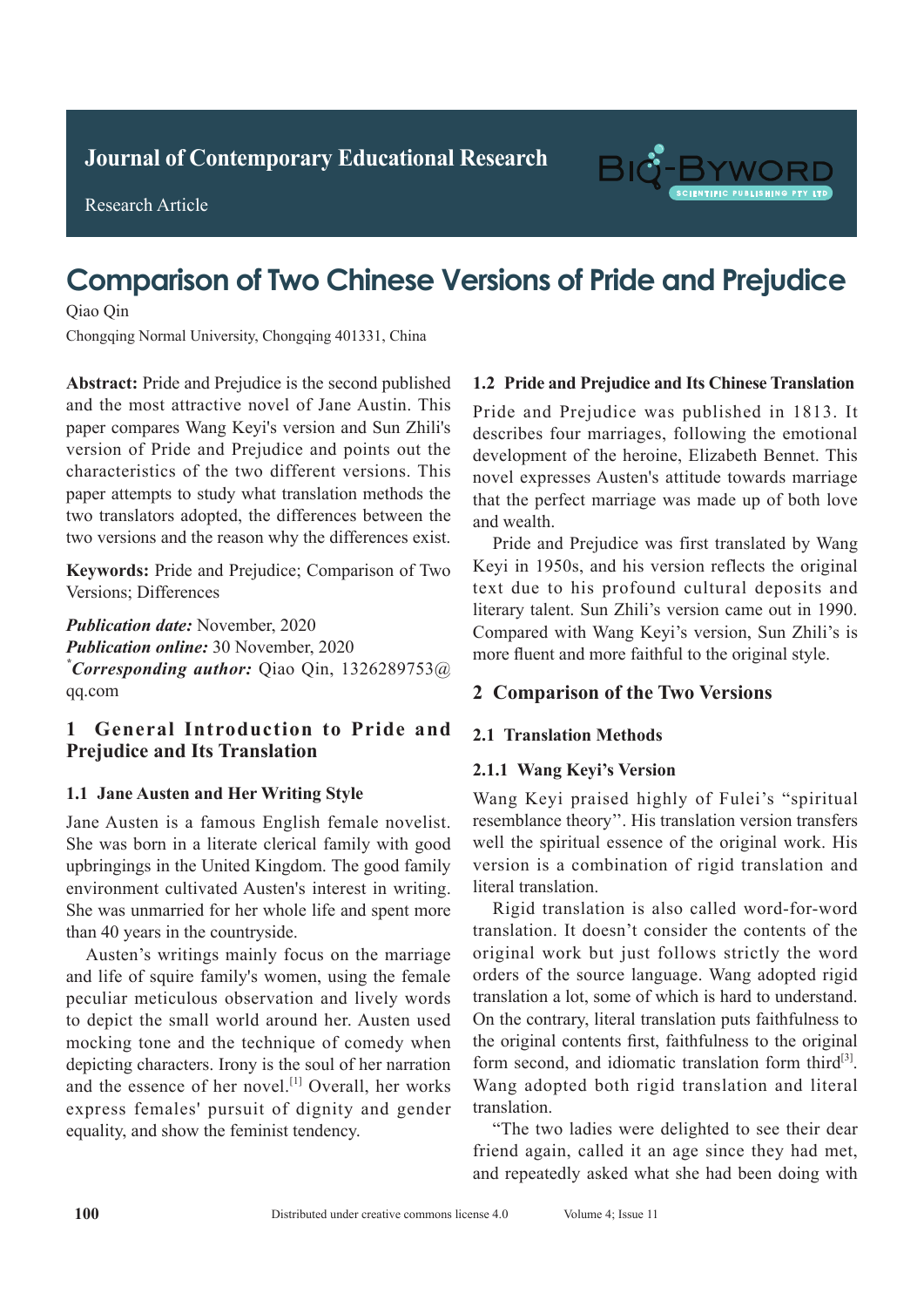herself since their separation."<sup>[4]</sup>

王译:" 那两位小姐和自己要好的朋友重逢, 真是非常高兴。她们说,自从分别以来,恍若隔世, 又一再问起吉英别来做些什么 [1]。"

It is about Bingley and his sisters' coming to invite the Bennets to the ball at Netherfield. The first half part is literal translation. However, due to blind pursuit of conciseness, the last part of rigid translation, " 又一再问起吉英别来做些什  $\triangle$  ", is difficult for Chinese readers to understand, because " 别来做些什么 "is often an alert not doing something. It is easy to cause confusion. When I read it, I mistook it for" 别来无恙 ". However, when reading the original work, readers will learn that it is Bingley's sisters' question about what Jane had been doing since their separation. Here Sun Zhili transferred the original meaning clearly as" 一再问起 简分别以后在做些什么 ".

#### **2.1.2 Sun Zhili's Version**

Sun Zhili thinks that the essence of translation is to unite art and science, the standard of translation is to give consideration to both resemblance in spirit and resemblance in form, and the method of translation is to make literal and liberal translation run in parallel. When translating Pride and Prejudice, Sun Zhili made three requirements of himself: first, faithfulness and accuracy; vividness; fluency and smoothness. So Sun Zhili adopted literal translation and liberal translation. As mentioned above, literal translation puts faithfulness to the original contents first, liberal translation is the same with literal translation. However, unlike literal translation, liberal translation puts idiomatic translation form second, and doesn't stick to faithfulness to the original form. $^{[3]}$ 

"The Gardiners stayed a week at Longbourn; and what with the Philipses, the Lucases, and the officers, there was not a day without its engagement."<sup>[4]</sup>

孙译:"加德纳夫妇在朗伯恩逗留了一个星期, 由于有菲利普斯家、卢卡斯家和军官们礼尚往来, 天天都要宴饮一番。" [6]

The first sentence is literal translation. When it comes to the second sentence, unlike Wang's verbose version " 没有哪一天不赴宴会,有时候在腓力 普府上,有时候在卢卡斯府上,有时候又在军 官们那儿"<sup>[1]</sup>, Sun employed liberal translation and added " 礼尚往来 " to express the original meaning accurately and briefly.

#### **2.2 Reproduction of the Original Style**

It's important to reproduce the original style because a translation without reproduction of the original style has no artistic charm. Translators should have a good command of the author's writing intention, writing characteristics and sentiments, which consist of the author's writing style. Style includes the use of special words, sentences and rhetoric devices. Due to the limited ability, the writer of this paper discusses only rhetoric devices here.

### **2.2.1 Irony**

Irony is used in Pride and Prejudice. Irony is to express the original idea with the opposite words, so the literal and the implied meanings are different. It expresses more deeply and amusingly. It is not easy to reproduce the original effect because it needs the translator not only to master abundant knowledge of the culture and history background of the source language but also to make readers of the target language understand the original humor.

"They were in fact very fine ladies, not deficient in good humor when they pleased, nor in the power of being agreeable where they chose it; but proud and conceited $[4]$ ."

王译:" 事实上,她们都是些非常好的小姐; 她们并不是不会谈笑风生,问题是在要碰到她们 高兴的时候;她们也不是不会待人和颜悦色,问 题在于她们是否愿意这样做。可惜的是,她们一 味骄傲自大。"[1]

孙译:" 其实,她们都是些很优雅的女性,高 兴起来并非不会谈笑风生,适意的时候也不是不 会讨人喜欢,但是为人骄傲自大。"[6]

These words describing Bingley's sisters are irony. Wang added" 问题是在要碰到 ……"" 问题 是在于 …… 是否乐意 ……", thus it does not only convey the original meaning precisely but also makes the version full of the effect of irony. It makes evident the pride and conceit of Bingley's sisters. While Sun adopted literal translation, though the sentence is concise, but it's difficult for readers to learn the original effect of irony, and readers will think the two ladies are indeed fine ladies just with a little pride. Wang made addition flexibly to approach the original contents and style.

# **2.2.2 Hyperbole**

Hyperbole is a figure of speech to exaggerate or narrow the original features or degree deliberately in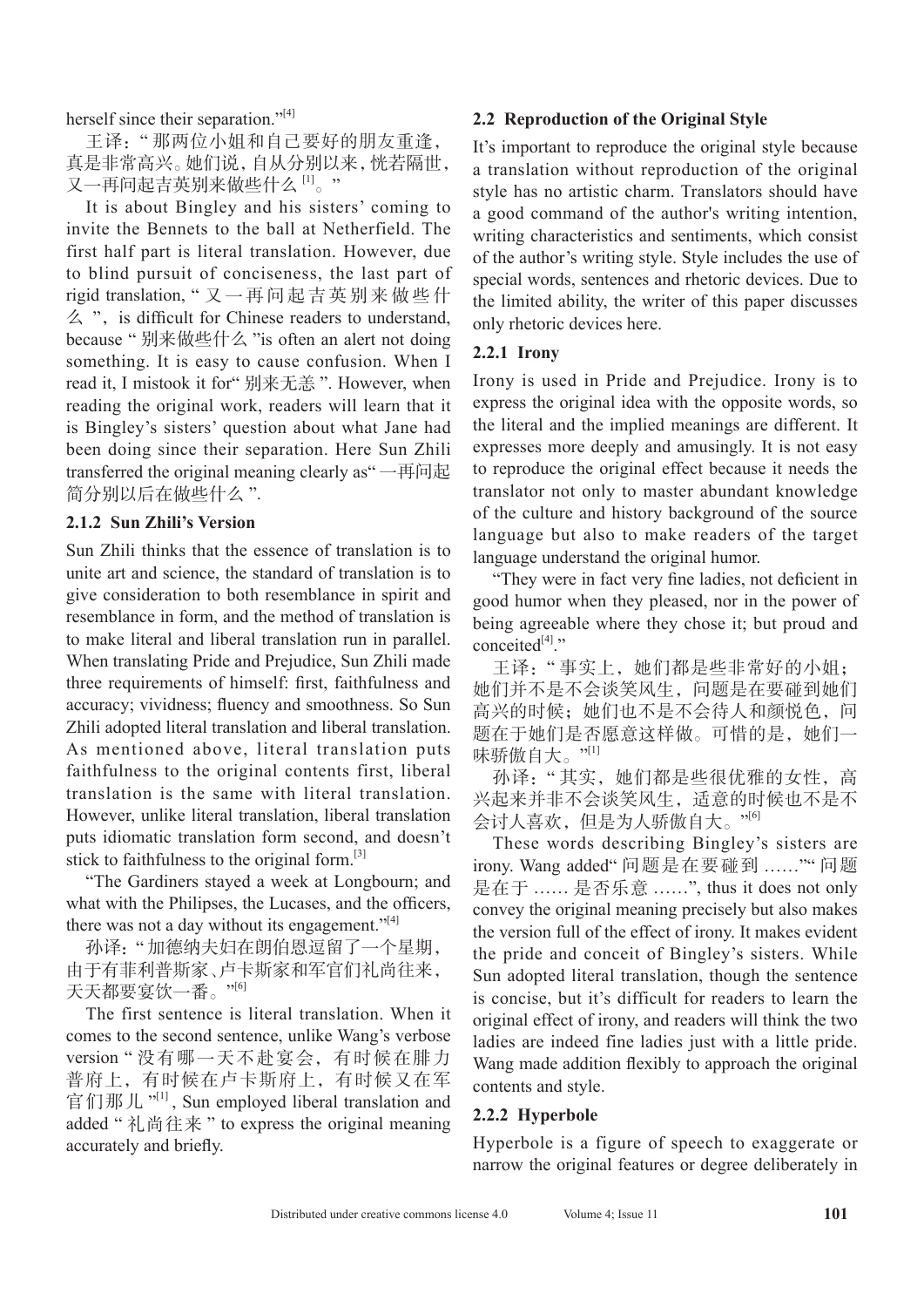order to strengthen the expressive effect. Appropriate use of hyperbole can increase the appeal of language and leave readers deep impressions.

"……for she has, without exception, the sweetest temper I ever met with. I often tell my other girls they are nothing to her".<sup>[4]</sup>

王译:"…… 我生平简直没见过第二个人有她 这般温柔到极点的性格。我常常跟别的几个女儿 们说,她们比起她来简直太差了。"<sup>[1]</sup>

孙译:"…… 我一辈子都没见过像她这么温柔 的性格。我常跟另外几个女儿说,她们全都比不 上她。" $^{\prime\prime\prime}}$ 

This is Mrs. Bennet's comment on Jane. The writer used hyperbole in these words. Wang used " 生平简直没见过第二个人 "" 温柔到极点 "" 她 们比起她来简直太差了 "to manifest the flavor of hyperbole and Mrs. Bennet's mean understanding and ignorance. While Sun's version is too plain to convey these connotations.

### **2.3 Reproduction of the Character Images in the Two Versions**

In Pride and Prejudice, Jane Austen created many lifelike characters, and the translation quality of such portrayal has direct influence on the aesthetic value of the novel in the target language environment.

Translators will inevitably put their personal value judgments on the character images and refigure them. In result, with rigid translation to follow strictly the word orders of the original work, Wang's version was sometimes a little lack of attention to the original emotions and artistic conception and missed some information which rendered under-translation; and Sun's version was sometimes slight over-translation due to liberal translation and addition of some words or phrases according to his understanding. Undertranslation and over-translation will lead to poor transmission of the original character images. Mrs. Bennet and Mr. Collins are the two most clownish people in the book.

# **2.3.1 Mrs. Bennet**

Mrs. Bennet was a frivolous, shallow and narrowminded woman.

"Mrs. Bennet's eyes sparkled with pleasure, and she was eagerly calling out, while her daughter read: 'Well, Jane, who is it from? What is it about? What does he say? Well, Jane, make haste and tell us; make haste, my love." $[4]$ 

王译: "班纳特太太高兴得眼睛也闪亮起来。 吉英读信的时候,她心急地叫道:'嘿,吉英, 谁来的信?信上说些什么?是怎么说的?喂,吉 英,赶快看完说给我们听吧;快点儿呀,宝宝!'"[1] 孙译:"贝纳特太太喜得两眼闪亮,女儿读信

的时候,她急得直叫:'简,是谁来的信?什么事? 怎么说的?简,快告诉我们,快点,宝贝!'"[6]

Here Jane received a note from Miss Bingley. Mrs. Bennet's anxiousness indicates that "the business of her life was to get her daughters married". Mrs. Bennet was eager to know the contents of the note, the translation of her words should not be verbose. Sun's version is more concise than Wang's. Sun's version " 喜得两眼闪亮 " is more vivid than Wang's version" 高兴得眼睛也闪亮起来 " in highlighting Mrs. Bennet's delight, and Sun's version " 急 得 直 叫 "is stronger than Wang's version " 心急地叫道 " in tone and stressing Mrs. Bennet's anxiousness.

# **2.3.2 Mr. Collins**

Mr. Collins is obsequious, stiff and self-righteous.

"The idea of Mr. Collins, with all his solemn composure, being run away with by his feelings, made Elizabeth so near laughing…… and he continued:'…… and your wit and vivacity I think must be acceptable to her, especially when tempered with the silence and respect which her rank will inevitably excite…….<sup>""[4]</sup>

王译:"想到柯林斯这么一本正经的样子, 居然会控制不住自己的感情,伊丽莎白不禁觉得 非常好笑……他往下说:'我想,你这样的聪明 活泼一定会叫她喜欢,只要你在她那样身份高 贵的人面前显得稳重端庄些,她就会特别喜欢 你……'"[1]

孙译: "柯林斯先生这么一本正经、安然若素 的样子,居然还会控制不住感情,真叫伊丽莎白 忍俊不禁……于是他又接着说道:'我想,你的 聪明活泼一定会讨她喜欢的,不过你在那种身分 高贵的人面前,势必还会变得文静恭敬些,这样 她会越发喜欢你……'"[6]

It's about Mr. Collins' proposal to Elizabeth.

Sun translated "with all his solemn composure" as " 一本正经、安然若素 ", while Wang only used " 一 本正经 ". It can be learned from the novel that Mr. Collins was confident in his proposal and set about it in order, so it's inappropriate to use " 安然若素 " because the word is used to express one's calm when confronting dilemma or abnormal phenomenon. Sun's version is over-translation here. As for the second